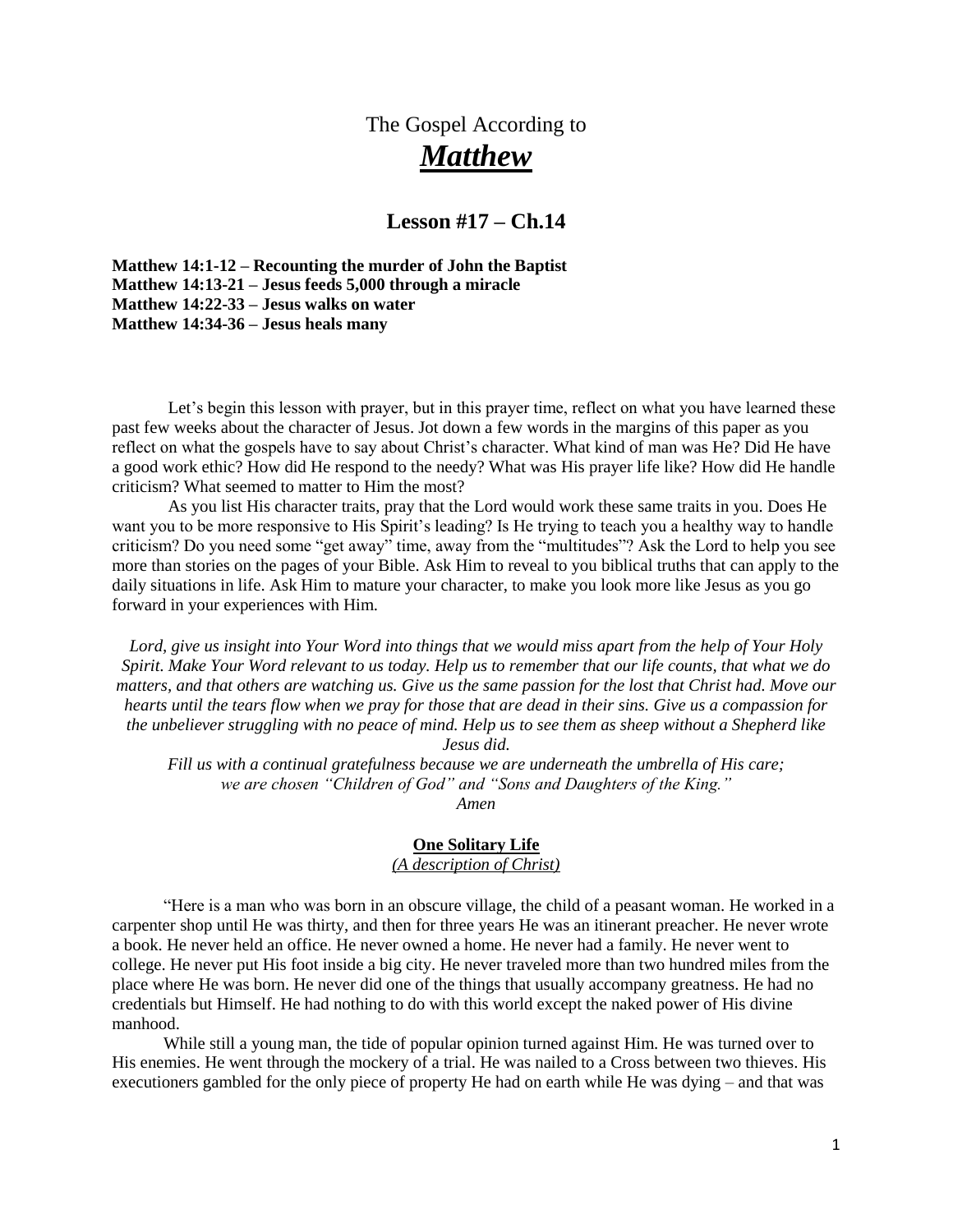His coat. When He was dead, He was taken down and laid in a borrowed grave through the pity of a friend. Such was His human life- He raises from the dead.

 Nineteen wide centuries have come and gone and today He is the Centerpiece of the human race and the Leader of the column of progress. I am within the mark when I say that all the armies that ever marched, and all the navies that ever were built, and all the parliaments that ever sat, and all the kings that ever reigned, put together, have not affected the life of a man upon this earth as powerfully as has that One Solitary Life." James C. Hefley

Lord, use this life of Christ, this One Solitary Life, to transform the way we think, how we spend our time, *how we view others, and what we do with our resources. Make us like your Son, Jesus, Heavenly Father. Amen.*

#### **Matthew 14:1-12 – Recounting the murder of John the Baptist**

#### **Who was Herod Antipas (the tetrarch)?**

He was the son of Herod the Great, the one who slaughtered all the male children under the age of two to try and snuff out the Messiah (the King of the Jews). Tetrarch means ¼. He had 3 siblings and his father Herod gave each child one quarter of the territory to rule over after his death.

 Herod Antipas was one of the co-conspirators who carried out the condemnation and execution o[f](https://www.thoughtco.com/profile-of-jesus-christ-701089) [Jesus Christ.](https://www.thoughtco.com/profile-of-jesus-christ-701089) More than 30 years earlier, his father, [Herod the Great,](https://www.thoughtco.com/herod-the-great-enemy-of-jesus-christ-701064) had tried but failed to murder the young Jesus by slaughtering all the boys under two years old in [Bethlehem](https://www.thoughtco.com/city-of-bethlehem-overview-700678) [\(Matthew 2:16\)](https://www.biblegateway.com/passage/?search=Matthew%202:16&version=NIV), but [Joseph](https://www.thoughtco.com/joseph-earthly-father-of-jesus-701091)[,](https://www.thoughtco.com/mary-the-mother-of-jesus-701092) [Mary](https://www.thoughtco.com/mary-the-mother-of-jesus-701092) and Jesus had already fled to Egypt. Herod came from a [family](https://www.thoughtco.com/bible-verses-about-family-699959) of political schemers. He used Jesus to gain favor with the Romans and the powerful Jewish council, the [Sanhedrin.](https://www.thoughtco.com/what-was-the-sanhedrin-700696) 

#### **Herod Antipas' Weaknesses**

Herod was morally weak. He married Herodias, the ex-wife of his half-brother, Philip. Whe[n](https://www.thoughtco.com/profile-of-john-the-baptist-701090) [John the Baptist](https://www.thoughtco.com/profile-of-john-the-baptist-701090) criticized Herod for this, Herod threw John in prison. Then, Herod gave in to the plot of Herodias and her daughter and had John beheaded [\(Matthew 14:6-11\)](https://www.biblegateway.com/passage/?search=Matthew%2014:6-11&version=NIV). However, the Jewish people loved John the Baptist and considered him a prophet. John's murder further alienated Herod from his subjects.

When [Pontius Pilate](https://www.thoughtco.com/pontius-pilate-roman-governor-of-judea-701081) sent Jesus to Herod for trial because Jesus was from Galilee, Herod was afraid of the chief priests and Sanhedrin. Rather than seeking the truth from Jesus, Herod wanted him to perform a miracle for his entertainment. Jesus would not comply. Herod and his soldiers mocked Jesus. Then, instead of freeing this innocent man, Herod sent him back to Pilate, who had the authority to have Jesus crucified.

Herod's treachery improved his relationship with the chief priests and Sanhedrin and started a friendship with Pilate from that day forward.

\_\_\_\_\_\_\_\_\_\_\_\_\_\_\_\_\_\_\_\_\_\_\_\_\_\_\_\_\_\_\_\_\_\_\_\_\_\_\_\_\_\_\_\_\_\_\_\_\_\_\_\_\_\_\_\_\_\_\_\_\_\_\_\_\_\_\_\_\_\_\_\_\_\_\_\_\_\_\_\_\_\_\_\_\_ \_\_\_\_\_\_\_\_\_\_\_\_\_\_\_\_\_\_\_\_\_\_\_\_\_\_\_\_\_\_\_\_\_\_\_\_\_\_\_\_\_\_\_\_\_\_\_\_\_\_\_\_\_\_\_\_\_\_\_\_\_\_\_\_\_\_\_\_\_\_\_\_\_\_\_\_\_\_\_\_\_\_\_

\_\_\_\_\_\_\_\_\_\_\_\_\_\_\_\_\_\_\_\_\_\_\_\_\_\_\_\_\_\_\_\_\_\_\_\_\_\_\_\_\_\_\_\_\_\_\_\_\_\_\_\_\_\_\_\_\_\_\_\_\_\_\_\_\_\_\_\_\_\_\_\_\_\_\_\_\_\_\_\_\_\_\_\_\_

After Emperor Tiberius died and was replaced by [Caligula,](https://www.thoughtco.com/coins-of-the-12-caesars-4126834) Herod fell out of favor. He and Herodias were exiled to Gaul (France).

## Please read Matthew 14:1-12 – Recounting the murder of John the Baptist

1. Looking back, what had King Herod done to John the Baptist and why (V.3-12)?

2. Why did King Herod fear John the Baptist (v.5)?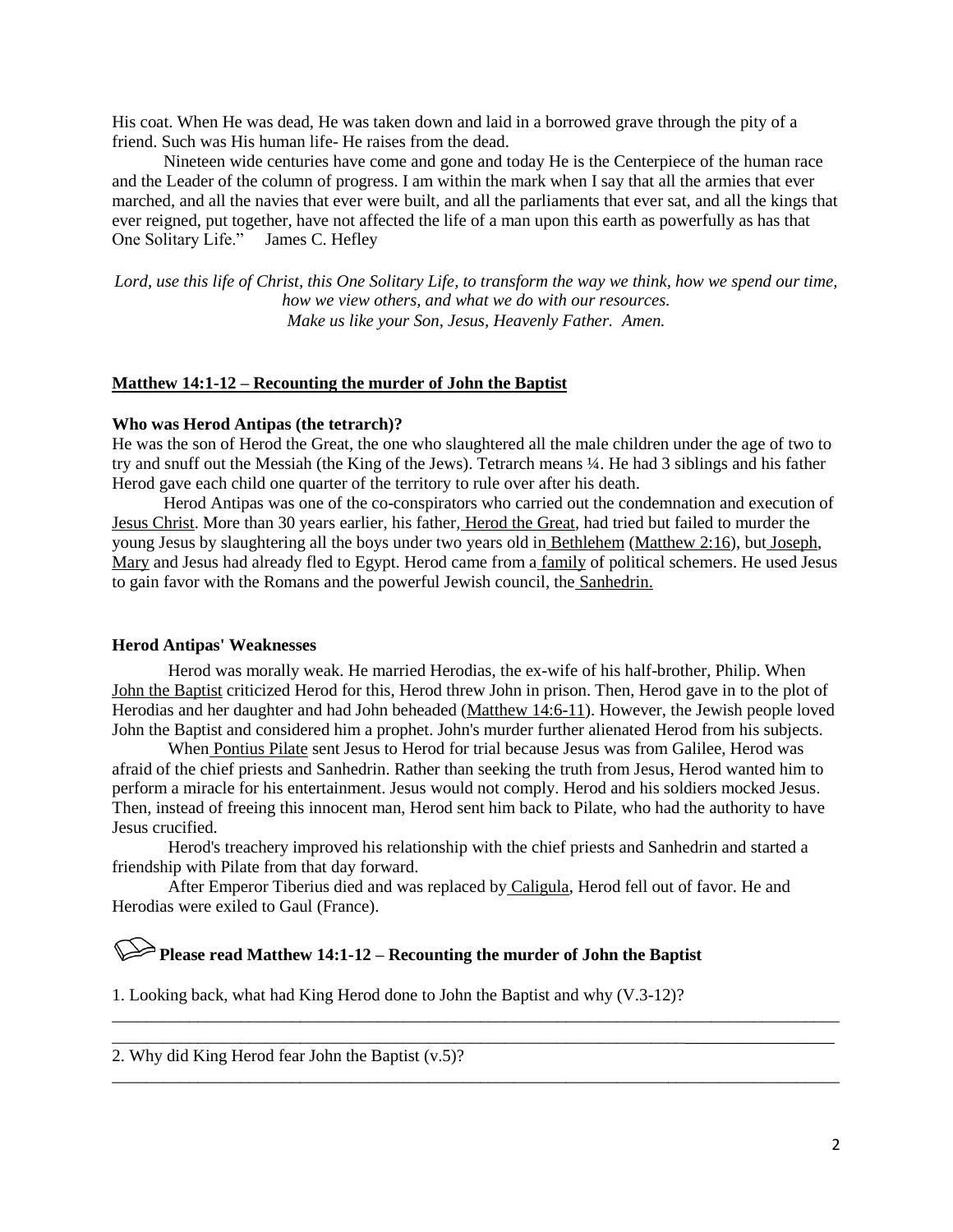3. Why did King Herod believe that Jesus must have been John the Baptist raised from the dead? See Matt. 14:1-2; Luke 9:7-9.

\_\_\_\_\_\_\_\_\_\_\_\_\_\_\_\_\_\_\_\_\_\_\_\_\_\_\_\_\_\_\_\_\_\_\_\_\_\_\_\_\_\_\_\_\_\_\_\_\_\_\_\_\_\_\_\_\_\_\_\_\_\_\_\_\_\_\_\_\_\_\_\_\_\_\_\_\_\_\_\_\_\_\_\_\_ \_\_\_\_\_\_\_\_\_\_\_\_\_\_\_\_\_\_\_\_\_\_\_\_\_\_\_\_\_\_\_\_\_\_\_\_\_\_\_\_\_\_\_\_\_\_\_\_\_\_\_\_\_\_\_\_\_\_\_\_\_\_\_\_\_\_\_\_\_\_\_\_\_\_\_\_\_\_\_\_\_\_\_\_\_ \_\_\_\_\_\_\_\_\_\_\_\_\_\_\_\_\_\_\_\_\_\_\_\_\_\_\_\_\_\_\_\_\_\_\_\_\_\_\_\_\_\_\_\_\_\_\_\_\_\_\_\_\_\_\_\_\_\_\_\_\_\_\_\_\_\_\_\_\_\_\_\_\_\_\_\_\_\_\_\_\_\_\_\_\_

I think King Herod was in distress because of his guilt from executing John the Baptist, and now he was afraid his spirit had come back for revenge. According to the Gospel of Luke, others were telling King Herod the same thing.

4. When Jesus hears of his beloved friend's fate (John's fate), what did Jesus immediately do (Matthew 14:13)?

\_\_\_\_\_\_\_\_\_\_\_\_\_\_\_\_\_\_\_\_\_\_\_\_\_\_\_\_\_\_\_\_\_\_\_\_\_\_\_\_\_\_\_\_\_\_\_\_\_\_\_\_\_\_\_\_\_\_\_\_\_\_\_\_\_\_\_\_\_\_\_\_\_\_\_\_\_\_\_\_\_\_\_\_

 John the Baptist was the first martyr to die for Christ, and Jesus loved him dearly. He tried to move out into a deserted place by himself after the news that John had died. Jesus knew it was John's devotion to Him that John lost his life for. I wonder if Jesus took this opportunity to share with the other disciples what it would cost *them* for committing their lives to following Him. Jesus would be the next to die, and then every disciple would eventually lay down his life for Him (except John the apostle, who would die in exile).

Jesus took His twelve beloved friends and went to a solitary place to grieve John's death and to be alone (at least they thought!).

\_\_\_\_\_\_\_\_\_\_\_\_\_\_\_\_\_\_\_\_\_\_\_\_\_\_\_\_\_\_\_\_\_\_\_\_\_\_\_\_\_\_\_\_\_\_\_\_\_\_\_\_\_\_\_\_\_\_\_\_\_\_\_\_\_\_\_\_\_\_\_\_\_\_\_\_\_\_\_\_\_\_\_\_\_ \_\_\_\_\_\_\_\_\_\_\_\_\_\_\_\_\_\_\_\_\_\_\_\_\_\_\_\_\_\_\_\_\_\_\_\_\_\_\_\_\_\_\_\_\_\_\_\_\_\_\_\_\_\_\_\_\_\_\_\_\_\_\_\_\_\_\_\_\_\_\_\_\_\_\_\_\_\_\_\_\_\_\_\_\_

5. Why did Jesus see the need for His disciples to get away and to be alone? Mark 6:31

 If you are a young mom, I know you can relate to this statement: "There were so many coming and going that they didn't even have time to eat!" (v.31b). How many moms do I know that never eat a hot meal? How many overworked businessmen do I know that often have to skip lunch?

 The disciples had been so busy with their calling to heal the sick, cast out demons, etc. that they had no time to rest. The needs were pressing in on them from all sides. Everybody needed something from them. Have you ever felt like that before?

 When my children were small and every need was immediate because they couldn't do much for themselves, I remember evenings when I thought to myself, "If someone asks me to do one more thing, if someone asks me to meet one more need, I'm going to explode!"

 There are seasons in life when demands are pressing, and other times when peace and rest are goals that seem to vanish into thin air like a vapor. Before we know it, it's another Monday and we wonder when we will ever be able to grab a few minutes for ourselves. We surmise that next week's schedule will be better, less demanding, and more restful. I've come to realize, like I'm sure the disciples did, that there are some seasons of life that are just like that When we can't change them, we have to depend on God for the strength to enable us to bear through them with the power of His Spirit and make to us fruitful in what we are doing despite our weak and tired bodies.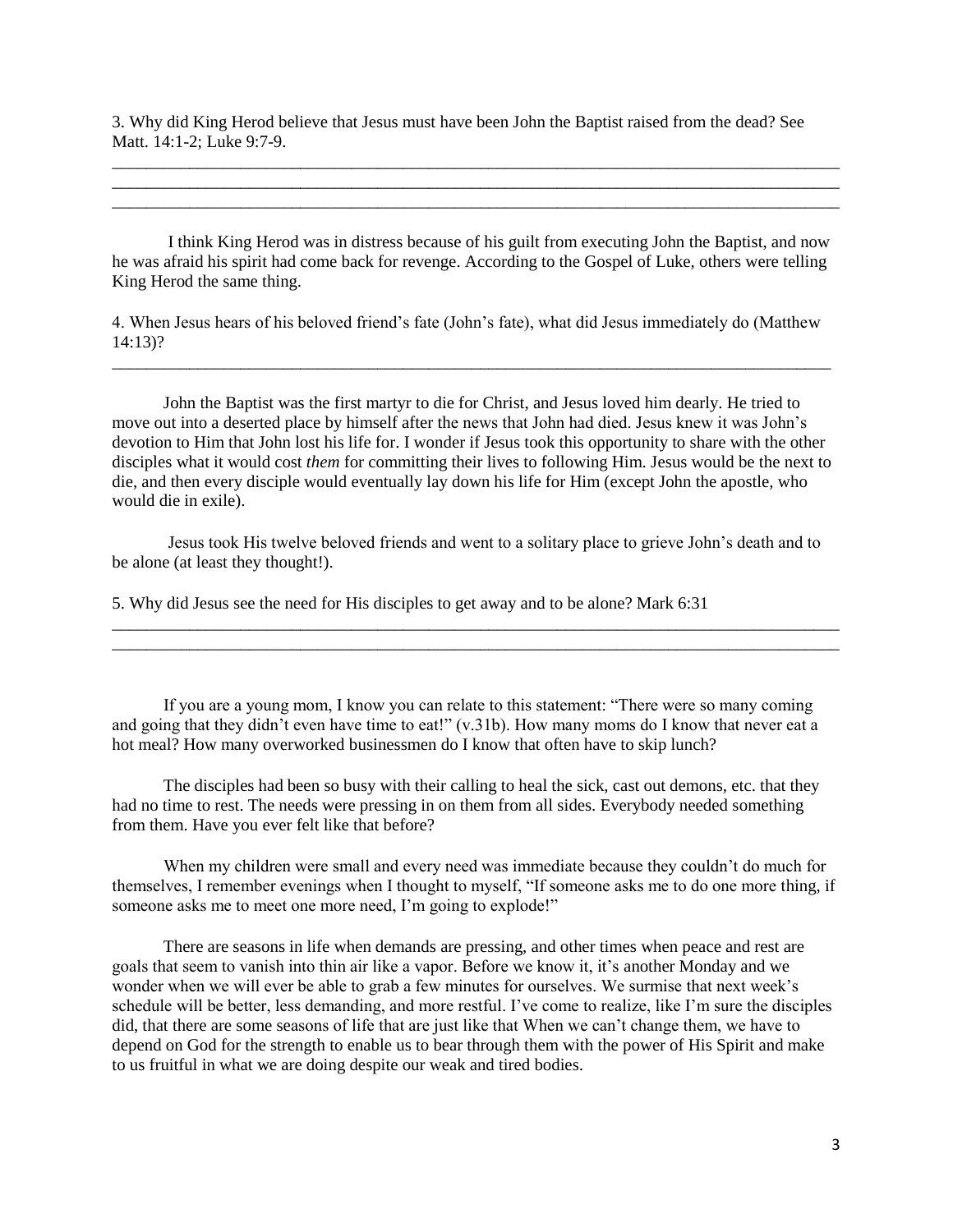6. Have the demands of life been pressing in hard on you lately? As one mother put it to me recently, "I feel like I'm just always treading water." Do you feel the water rising and it's all you can do to keep your head above water?

Share the challenges about your week with your group.

Experience the joy and camaraderie of at least knowing others are treading the same flood waters! It's amazing how it will bring you hope!

\_\_\_\_\_\_\_\_\_\_\_\_\_\_\_\_\_\_\_\_\_\_\_\_\_\_\_\_\_\_\_\_\_\_\_\_\_\_\_\_\_\_\_\_\_\_\_\_\_\_\_\_\_\_\_\_\_\_\_\_\_\_\_\_\_\_\_\_\_\_\_\_\_\_\_\_\_\_\_\_\_\_\_\_\_ \_\_\_\_\_\_\_\_\_\_\_\_\_\_\_\_\_\_\_\_\_\_\_\_\_\_\_\_\_\_\_\_\_\_\_\_\_\_\_\_\_\_\_\_\_\_\_\_\_\_\_\_\_\_\_\_\_\_\_\_\_\_\_\_\_\_\_\_\_\_\_\_\_\_\_\_\_\_\_\_\_\_\_\_\_

7. Did Jesus and His disciples get their rest time? Why (Mark 6:33)?

8. How long did they have to work to meet the needs of others (Mark 6:35)?

9. Mark tells us in Mark 6:33 that these people *"knew" Him and ran to meet Him there on foot!* What do you suppose they *knew* about Him that would cause them to run and not just walk to be where Jesus was? See John 6:2.

\_\_\_\_\_\_\_\_\_\_\_\_\_\_\_\_\_\_\_\_\_\_\_\_\_\_\_\_\_\_\_\_\_\_\_\_\_\_\_\_\_\_\_\_\_\_\_\_\_\_\_\_\_\_\_\_\_\_\_\_\_\_\_\_\_\_\_\_\_\_\_\_\_\_\_\_\_\_\_\_\_\_\_\_\_ \_\_\_\_\_\_\_\_\_\_\_\_\_\_\_\_\_\_\_\_\_\_\_\_\_\_\_\_\_\_\_\_\_\_\_\_\_\_\_\_\_\_\_\_\_\_\_\_\_\_\_\_\_\_\_\_\_\_\_\_\_\_\_\_\_\_\_\_\_\_\_\_\_\_\_\_\_\_\_\_\_\_\_\_\_

\_\_\_\_\_\_\_\_\_\_\_\_\_\_\_\_\_\_\_\_\_\_\_\_\_\_\_\_\_\_\_\_\_\_\_\_\_\_\_\_\_\_\_\_\_\_\_\_\_\_\_\_\_\_\_\_\_\_\_\_\_\_\_\_\_\_\_\_\_\_\_\_\_\_\_\_\_\_\_\_\_\_\_\_\_

God gave the disciples enough grace at the time that they needed it to care for those that the Lord had placed under their care. He will do that for you too. Your schedule may not be something you can handle forever, but until God changes things, He will equip you to handle it.

\_\_\_\_\_\_\_\_\_\_\_\_\_\_\_\_\_\_\_\_\_\_\_\_\_\_\_\_\_\_\_\_\_\_\_\_\_\_\_\_\_\_\_\_\_\_\_\_\_\_\_\_\_\_\_\_\_\_\_\_\_\_\_\_\_\_\_\_\_\_\_\_\_\_\_\_\_\_\_\_\_\_\_\_

\_\_\_\_\_\_\_\_\_\_\_\_\_\_\_\_\_\_\_\_\_\_\_\_\_\_\_\_\_\_\_\_\_\_\_\_\_\_\_\_\_\_\_\_\_\_\_\_\_\_\_\_\_\_\_\_\_\_\_\_\_\_\_\_\_\_\_\_\_\_\_\_\_\_\_\_\_\_\_\_\_\_\_\_

10. Jesus comes out and sees this great multitude and is instantly filled with what (Matthew 14:14)?

Were these people well? What were they in need of? What *moved* the heart of Christ (Luke 9:11)?

God loves people so much that He can't stand by and not be moved by their sickness and frailties. His love for us is greater than any human love you have ever experienced, greater than any love a mother or father has for their child- and you know how much parents love their babies!

 I heard someone say, "If God had a refrigerator, your picture would be on the front door of it. If God had a wallet, your picture would be in the front slot of the billfold. If God owned a home, your picture would line the halls in beautiful frames; it would sit on the fireplace mantel where all could see *how proud* He was to call *you* His daughter/son." God LOVES His children, and everything He does is born out of that love for them. He loves the well, He loves the sick, He loves the frail, He loves the strong, He loves the desperate; He just loves mankind.

11. Let's take some time to reflect upon God's love for us.

Look up these verses and write them out in the spaces provided, but listen to the words as you write. *Don't be as intent on filling in the answer as you are on hearing the descriptive words of God's love for you.*

*Write out each verse. Choose one as your verse for the week!*

a. Deuteronomy 7:6-8a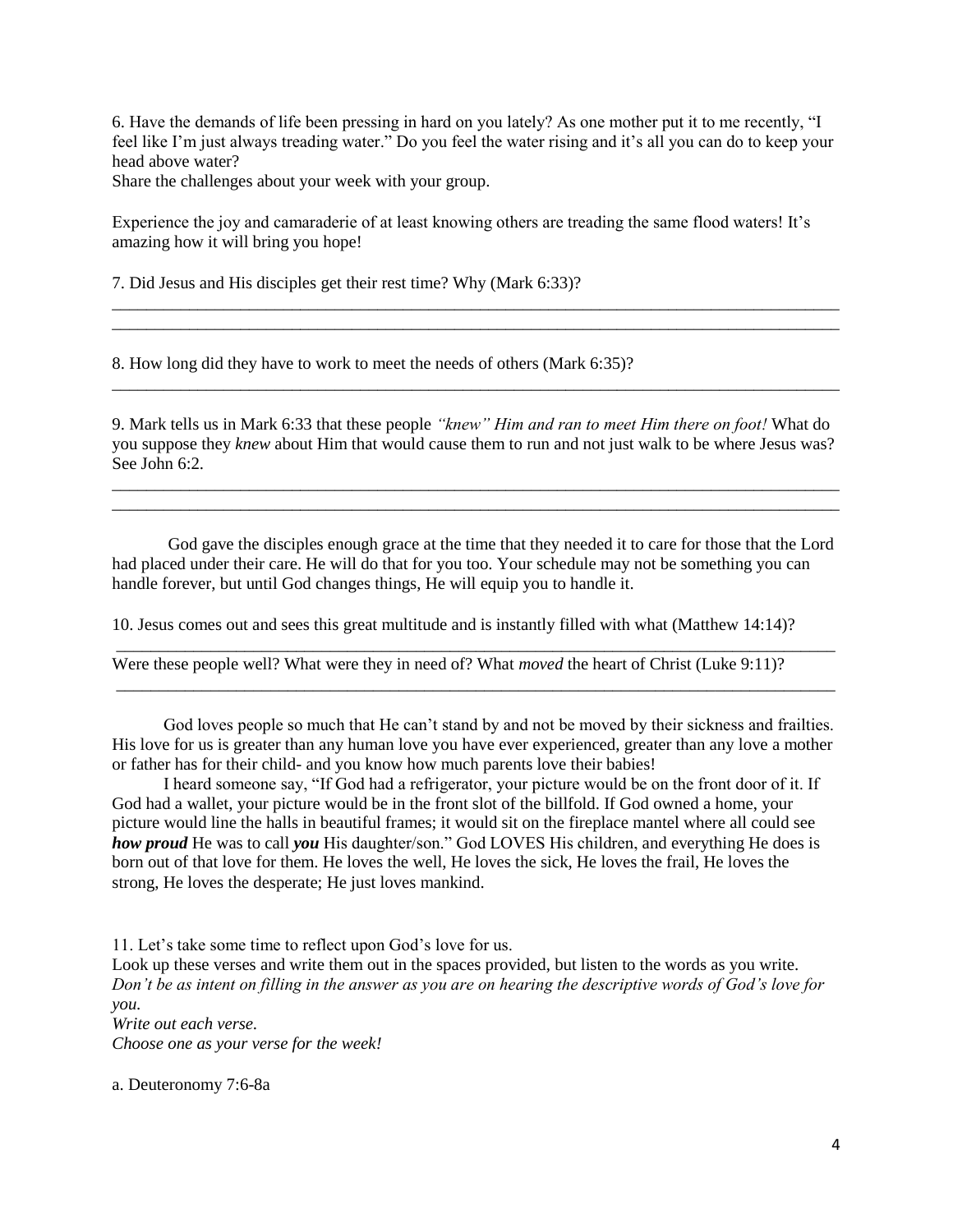b. Jeremiah 31:3-4

c. Romans 5:8

d. Psalm 8:4-9

 According to Psalm 8:6, we have dominion over everything on earth. He has entrusted us with the care of His creation, but the One who cares for *us* is the Lord. He is the Shepherd over His people. He loves people so much that He wouldn't entrust their care to anyone else but Himself!

 Even though Jesus and His disciples were exhausted from ministry coupled with the fact that their hearts were heavy from the death of their dear friend John the Baptist, even though they longed to be alone so that they could grieve, they came and ministered to this great multitude of desperate, needy people.

12. Why did Jesus in particular have great compassion on these needy people (Mark 6:34)?

 Jesus couldn't stand to see the needs of the multitude go unmet; no matter how physically tired He and His disciples were, they served them. His Shepherd's heart couldn't rest until all their needs were met, until the "*sheep*" were out of danger and could rest in a place of peace.

\_\_\_\_\_\_\_\_\_\_\_\_\_\_\_\_\_\_\_\_\_\_\_\_\_\_\_\_\_\_\_\_\_\_\_\_\_\_\_\_\_\_\_\_\_\_\_\_\_\_\_\_\_\_\_\_\_\_\_\_\_\_\_\_\_\_\_\_\_\_\_\_\_\_\_\_\_\_\_\_\_\_\_\_\_ \_\_\_\_\_\_\_\_\_\_\_\_\_\_\_\_\_\_\_\_\_\_\_\_\_\_\_\_\_\_\_\_\_\_\_\_\_\_\_\_\_\_\_\_\_\_\_\_\_\_\_\_\_\_\_\_\_\_\_\_\_\_\_\_\_\_\_\_\_\_\_\_\_\_\_\_\_\_\_\_\_\_\_\_\_

 As a parent, I can relate to this "shepherd's heart". We parents have little ones that are entrusted into our care. A good parent could no more go to sleep when a child comes to them with an injury than a Shepherd could lie down to rest when one of his sheep is in danger or found wounded. A good Shepherd (or parent) would die before they would ignore the cries of their child. Jesus couldn't ignore the needs of the multitude that ran to meet Him, no matter how inconvenient their timing was. He loves, loves, loves…

13. The True Shepherd provides for every need in the life of every believer.

Read the description of the True Shepherd (which is the Lord) in Ezekiel 34:11-31.

List at least 10 things you discover in these verses that the True shepherd does for His sheep (you and I).

1. 6.  $2.$  7.  $3.$  8. 4. 9. 5. 10.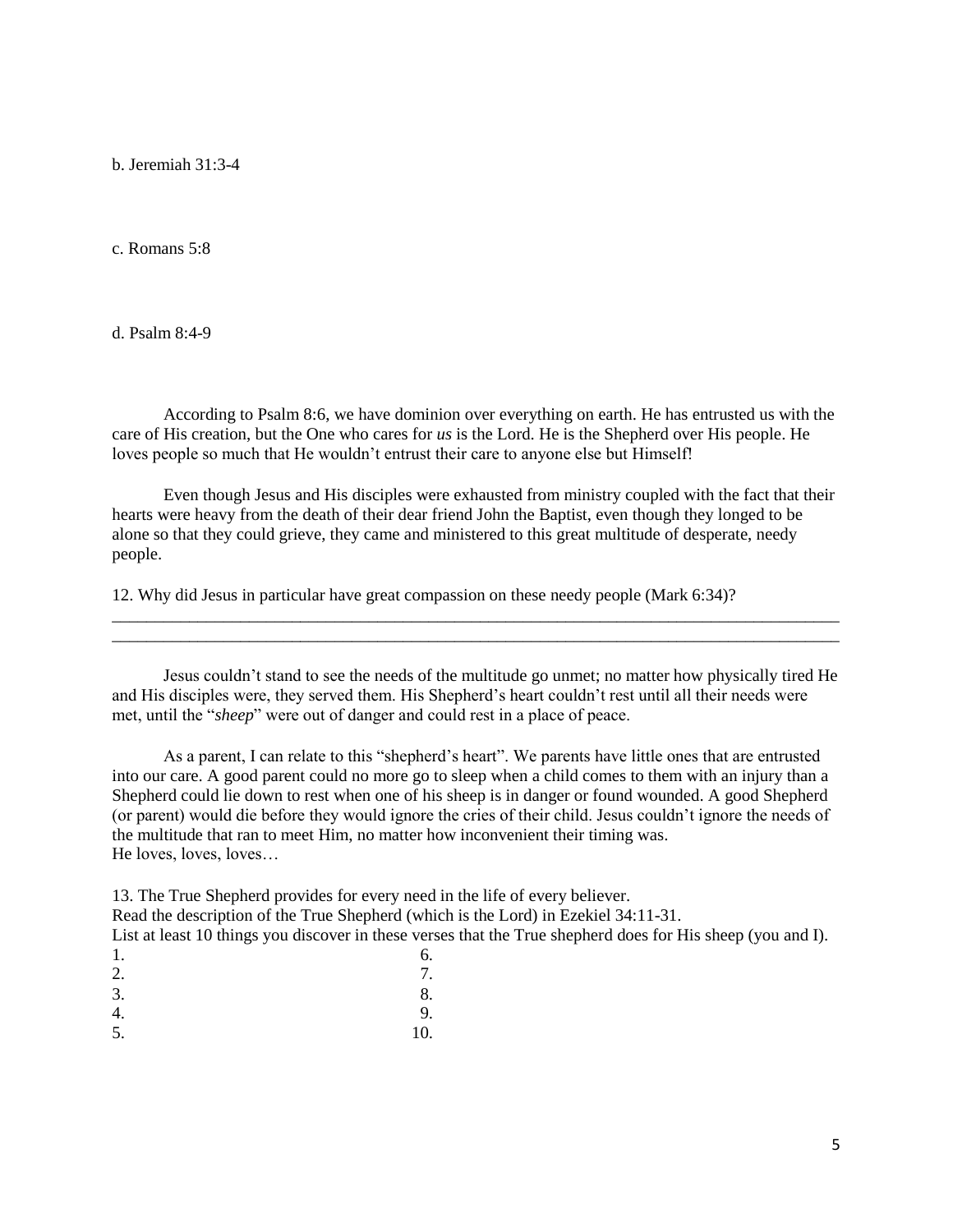a. Out of all the benefits of having our Shepherd care for us, which provision is your favorite right now? \_\_\_\_\_\_\_\_\_\_\_\_\_\_\_\_\_\_\_\_\_\_\_\_\_\_\_\_\_\_\_\_\_\_\_\_\_\_\_\_\_\_\_\_\_\_\_\_\_\_\_\_\_\_\_\_\_\_\_\_\_\_\_\_\_\_\_\_\_\_\_\_\_\_\_\_\_\_\_\_\_\_\_\_\_

Let's return to Matthew 14:14. Jesus was moved with compassion for the multitude. He began to heal their sick.

\_\_\_\_\_\_\_\_\_\_\_\_\_\_\_\_\_\_\_\_\_\_\_\_\_\_\_\_\_\_\_\_\_\_\_\_\_\_\_\_\_\_\_\_\_\_\_\_\_\_\_\_\_\_\_\_\_\_\_\_\_\_\_\_\_\_\_\_\_\_\_\_\_\_\_\_

14. When you think of the word "compassionate", who comes to mind and why?

15. Here are some synonyms for the word "compassionate". Think of your relationship with the Lord; think about how He dealt with the multitudes around Galilee. Do you see all these characteristics in Him? Have you seen Him treat you with the same care? Sympathy Consideration Concern Care Kindness

An Antonym (the opposite) would be "coldness".

Sometimes Christians can be accused of being "cold" or "unkind" because we haven't met the needs of others when they are the neediest. Often it's because we are busy trying to meet other obligations, or it may be due to being insensitive at the moment and not recognizing the pain present. I know most of us are truly considerate people, but with our busy schedules, we can miss the mark and overlook an opportunity for ministry if we aren't truly seeking God in our day. We can have an injured "sheep" walk right by us and not see the need or extend a hand of mercy, or offer a word of encouragement.

The Lord wants His church to be a compassionate church. He wants us to be considerate, kind, and caring toward one another, even at the most inconvenient times.

16. In their weariness, what suggestion did the disciples offer Jesus? What did they encourage Jesus to do with all the hungry people (Matthew 14:15)? \_\_\_\_\_\_\_\_\_\_\_\_\_\_\_\_\_\_\_\_\_\_\_\_\_\_\_\_\_\_\_\_\_\_\_\_\_\_\_\_\_\_\_\_\_\_\_\_\_\_\_\_\_\_\_\_\_\_\_\_\_\_\_\_\_\_\_\_\_\_\_\_\_\_\_\_\_\_\_\_\_\_\_\_\_

17. The gospel of John gives us a little more insight to this story. In John 6:5-9, Jesus asked Philip the question, "Where shall we buy enough bread that these may eat?" Why did Jesus ask Philip that question? \_\_\_\_\_\_\_\_\_\_\_\_\_\_\_\_\_\_\_\_\_\_\_\_\_\_\_\_\_\_\_\_\_\_\_\_\_\_\_\_\_\_\_\_\_\_\_\_\_\_\_\_\_\_\_\_\_\_\_\_\_\_\_\_\_\_\_\_\_\_\_\_\_\_\_\_\_\_\_\_\_\_\_\_\_

\_\_\_\_\_\_\_\_\_\_\_\_\_\_\_\_\_\_\_\_\_\_\_\_\_\_\_\_\_\_\_\_\_\_\_\_\_\_\_\_\_\_\_\_\_\_\_\_\_\_\_\_\_\_\_\_\_\_\_\_\_\_\_\_\_\_\_\_\_\_\_\_\_\_\_\_\_\_\_\_\_\_\_\_\_

#### **Do you think Jesus ever puts us in positions of need to test our faith? \_\_\_\_\_\_\_\_\_\_\_\_\_\_\_**

Maybe Jesus knew that Philip personally needed to try and solve this problem in his own power and then experience a miracle from the Messiah in order to grow his faith. For whatever reason that only Jesus knows, He pointed Philip out and then performed one of the most famous miracles in the New Testament.

Are you in a position of need today?

Can you imagine it could have been God that allowed you to be there? Can you put into words what you are learning about God at this time?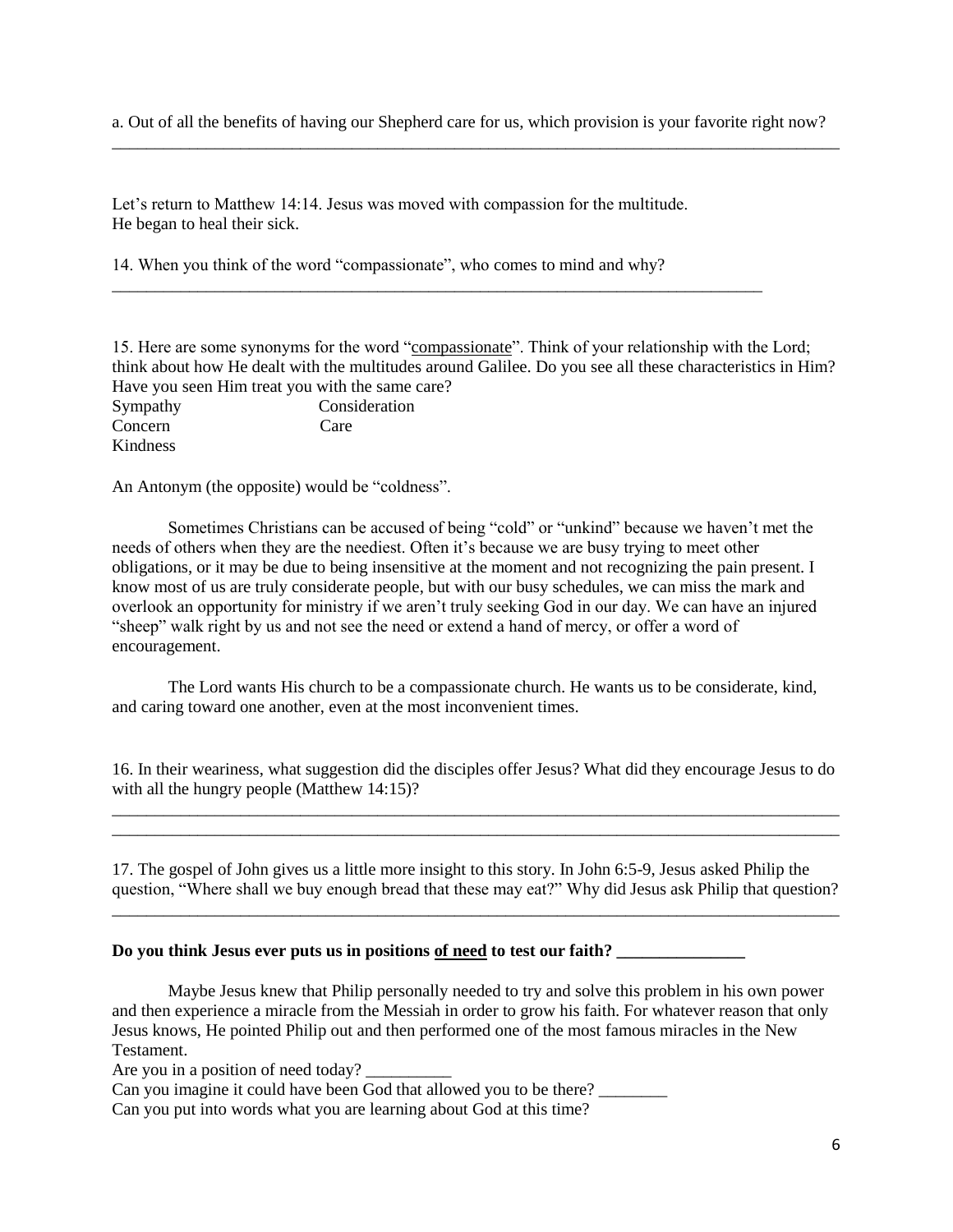After all the miracles that Jesus had done that the disciples were witness to over the past few years, you'd think that they would have thought of asking Jesus to supernaturally provide enough food for the crowd. It's easy for us to say as we sit here reading our Bibles some 2,000 years later, but, I mean, I think I would have asked Jesus for some medium rare tri-tip, corn on the cob, and some sour dough rolls, and enough to feed all five thousand, please!

\_\_\_\_\_\_\_\_\_\_\_\_\_\_\_\_\_\_\_\_\_\_\_\_\_\_\_\_\_\_\_\_\_\_\_\_\_\_\_\_\_\_\_\_\_\_\_\_\_\_\_\_\_\_\_\_\_\_\_\_\_\_\_\_\_\_\_\_\_\_\_\_\_\_\_\_\_\_\_\_\_\_\_\_\_ \_\_\_\_\_\_\_\_\_\_\_\_\_\_\_\_\_\_\_\_\_\_\_\_\_\_\_\_\_\_\_\_\_\_\_\_\_\_\_\_\_\_\_\_\_\_\_\_\_\_\_\_\_\_\_\_\_\_\_\_\_\_\_\_\_\_\_\_\_\_\_\_\_\_\_\_\_\_\_\_\_\_\_

By the way, most commentators believe that if there were 5,000 men in this multitude, there was probably around 25,000 people total including women and children. That would be like you and a few friends trying to feed dinner to everyone at the Bakersfield College Football Stadium with five loaves of bread and two small fish! (And the two fish weren't even large enough to be keepers!)

I can see myself in the response of the disciples. The task seemed too big. The first thing they did was to look to their own human resources to meet the need. The crowd was huge, and what they had in their lunch sack was about enough for two adult meals. How could Jesus possibly use them successfully when they seemed to lack the proper resources?

18. *When was the last time Jesus asked you to meet a need and you were afraid you wouldn't be successful? Did He supply you with everything you needed? Share with your group.*

At times, our spiritual senses become dull and we have no faith for the power of the supernatural, but we should count on it! God loves to show up and blow our minds by doing something so out of the ordinary that we have to give Him praise and glory! He grows in power in our minds and our faith strengthens. He will not share His glory with another.

\_\_\_\_\_\_\_\_\_\_\_\_\_\_\_\_\_\_\_\_\_\_\_\_\_\_\_\_\_\_\_\_\_\_\_\_\_\_\_\_\_\_\_\_\_\_\_\_\_\_\_\_\_\_\_\_\_\_\_\_\_\_\_\_\_\_\_\_\_\_\_\_\_\_\_\_\_\_\_\_\_\_\_\_\_ \_\_\_\_\_\_\_\_\_\_\_\_\_\_\_\_\_\_\_\_\_\_\_\_\_\_\_\_\_\_\_\_\_\_\_\_\_\_\_\_\_\_\_\_\_\_\_\_\_\_\_\_\_\_\_\_\_\_\_\_\_\_\_\_\_\_\_\_\_\_\_\_\_\_\_\_\_\_\_\_\_\_\_\_\_

19. Jesus was teaching the disciples about faith, compassion, and the essence of real servanthood. They were called to serve these people even though many of them were still unbelievers who were fickle and undeserving. Jesus met every need even though He knew many of them would get what they needed, loose interest, and move on.

The big lesson here was for the disciples to learn to trust God for what looked like an impossible situation. He loves to use us and our little resources to magnify His power.

John McArthur's comment on this section of Scripture is great. He said, "As the song goes, 'Little becomes much in the Master's hand.' God used a baby's cry to move the heart of Pharaoh's daughter and a shepherd's crook to work mighty miracles in Egypt. He used a boy and his slingshot to slay the giant, Goliath. He used Balaam's donkey to teach His truth and the jawbone of a donkey to slay a thousand men. He used a little child to teach His disciples humility, and He used one boy's lunch to feed twenty-five thousand people!"

a. Why does God display His supernatural power through weakness?

Exodus 9:16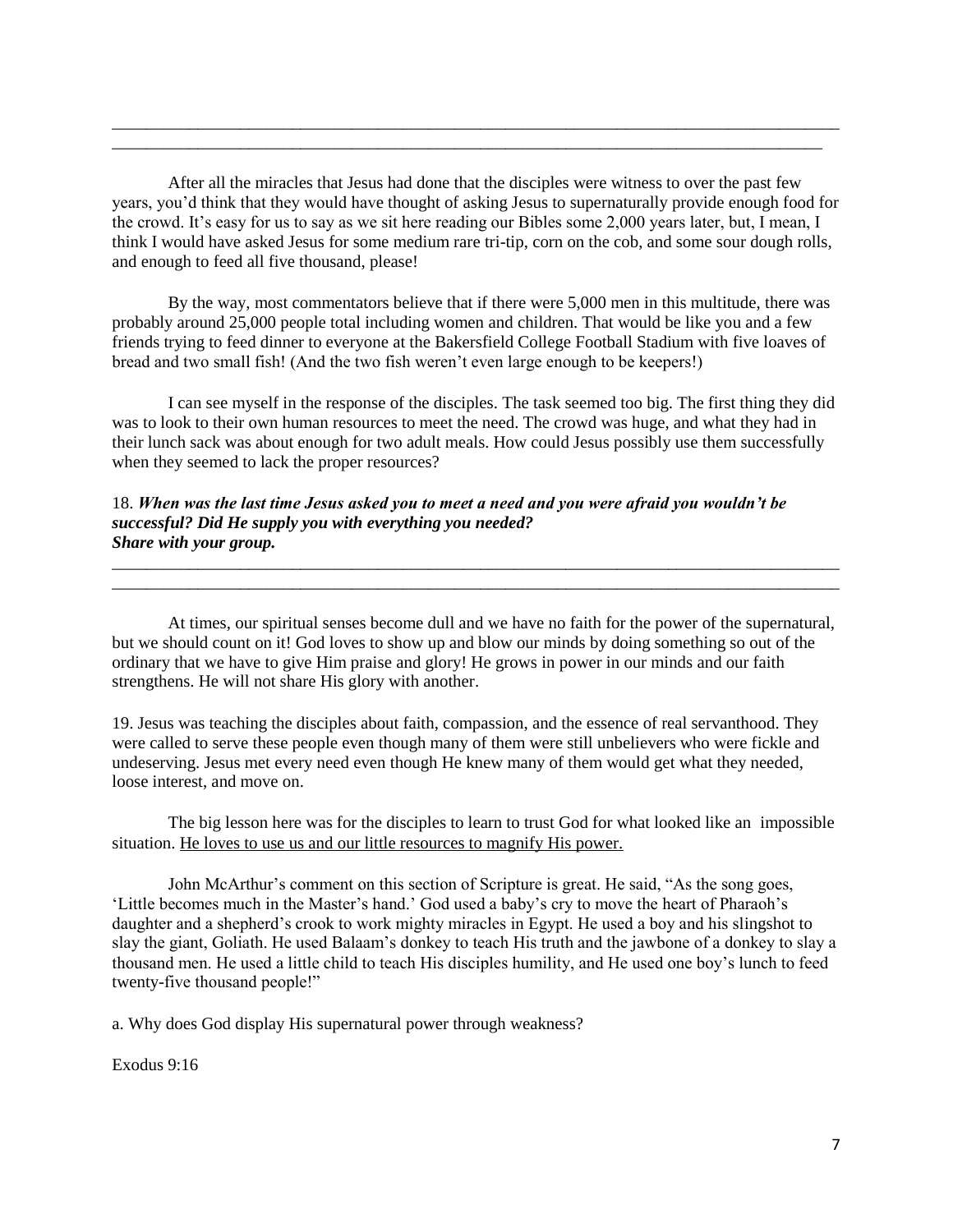Exodus 9:25-29

Exodus 13:14-16

Exodus 14:30-31

20. Jesus fed all who were hungry that day. What was left from the feasting  $(Mat$ thew  $14:20$ )?

This is a good reminder that Jesus' provision in our lives is always more than enough. He is the supplier of all our needs, and all that is in heaven and earth is His. He will orchestrate His supply in order to bring you the provision you need at the time you need it!

### *The Habit of Recognizing God's Provision* **by Oswald Chambers**

We are made "partakers of the divine nature," receiving and sharing God's own nature through His promises. Then we have to work that divine nature into our human nature by developing godly habits. The first habit to develop is the habit of recognizing God's provision for us. We say, however, "Oh, I can't afford it." One of the worst lies is wrapped up in that statement. We talk as if our heavenly Father has cut us off without a penny! We think it is a sign of true humility to say at the end of the day, "Well, I just barely got by today, but it was a severe struggle." And yet all of Almighty God is ours in the Lord Jesus! And He will reach to the last grain of sand and the remotest star to bless us if we will only obey Him. Does it really matter that our circumstances are difficult? Why shouldn't they be! If we give way to self-pity and indulge in the luxury of misery, we remove God's riches from our lives and hinder others from entering into His provision. No sin is worse than the sin of self-pity, because it removes God from the throne of our lives, replacing Him with our own self-interests. It causes us to open our mouths only to complain, and we simply become spiritual sponges— always absorbing, never giving, and never being satisfied. And there is nothing lovely or generous about our lives. Before God becomes satisfied with us, He will take everything of our so-called wealth, until we learn that He is our Source; as the psalmist said, "All my springs are in You" [\(Psalm 87:7\)](http://www.biblegateway.com/passage/?search=Psalm+87:7). If the majesty, grace, and power of God are not being exhibited in us, God holds us responsible. "God is able to make all grace abound toward you, that you…may have an abundance…" [\(2 Corinthians 9:8\)](http://www.biblegateway.com/passage/?search=2+Corinthians+9:8)— then learn to lavish the grace of God on others, generously giving of yourself. Be marked and identified with God's nature, and His blessing will flow through you all the time.

#### **Matthew 14:22-33 – Jesus walks on water**

**Please read Matthew 14:22-33**

After every person was fed and every need was met, Jesus sent His disciples away in a boat. He sent the multitudes home, and He went off to pray alone.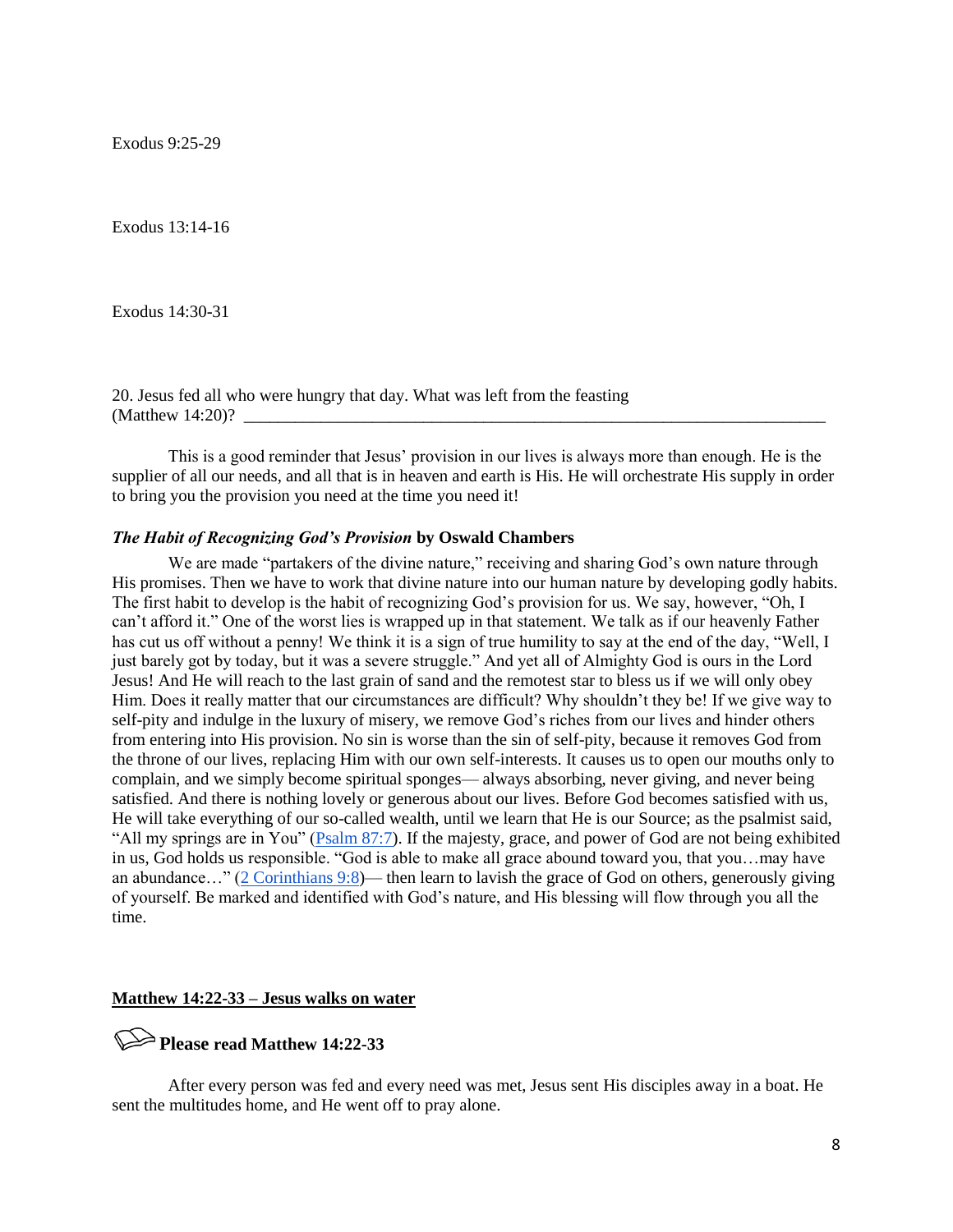The disciples ran into trouble! There they were, out on the sea, and a storm arises. Matthew says the waves and wind were contrary (Matt.14:24). Mark states that Jesus could see them straining and rowing, but the wind was against them (Mark 6:48). John tells us that it was dark, and they had rowed out about three or our miles when the storm arose (John 6:17-19).

Did you notice the fact that Mark said Jesus could see them rowing against the wind, when John stated that they were at least three or four miles out to see? This is just a little proof that Jesus was God in the flesh. He could see as God sees.

Even though Jesus could see the disciples struggling, He waited until the "fourth watch" and then came to them. The Jewish night was divided into four shifts.  $6pm - 9pm$ ,  $9pm - 12am$ ,  $12am -$ 3am, and 3am – 6am. This means that Jesus let them struggle against the storm all night long! He came to them just before dawn.

21. There are other times in Scripture that we find the Lord *waiting* to come to our rescue. I believe that He often waits until we have exhausted all our human resources. He waited until the disciples had come to that place of extreme need. They were mentally and physically spent. They were DONE!

Search these Scriptures and tell us what insight you find about waiting on God and why He causes us to wait at times:

a. John 11:1-6; 15

b. Isaiah 30:18

c. Isaiah 64:4

I get the distinct impression from these Scriptures that God is more interested in our godly character of faith than in our immediate comfort. He in His infinite wisdom always looks to the good of the bigger picture.

#### *Notice this - Jesus might have waited to calm the storm, but He spoke to their fear immediately!*

Spurgeon says, "We may tremble upon the ROCK, but the ROCK (which is Christ) never trembles under us!"

Jesus never meant for us to live in fear and anxiety. That is a need He comes quick to rescue us from! His Spirit is your guide and continual helper.

2. When Jesus begins to walk on water, the disciples freaked. They thought they were seeing a ghost! What did Jesus quickly say to diminish their overwhelming fear (Matthew 14:27)? \_\_\_\_\_\_\_\_\_\_\_\_\_\_\_\_\_\_\_\_\_\_\_\_\_\_\_\_\_\_\_\_\_\_\_\_\_\_\_\_\_\_\_\_\_\_\_\_\_\_\_\_\_\_\_\_\_\_\_\_\_\_\_\_\_\_\_\_\_\_\_\_\_\_\_\_\_\_\_\_\_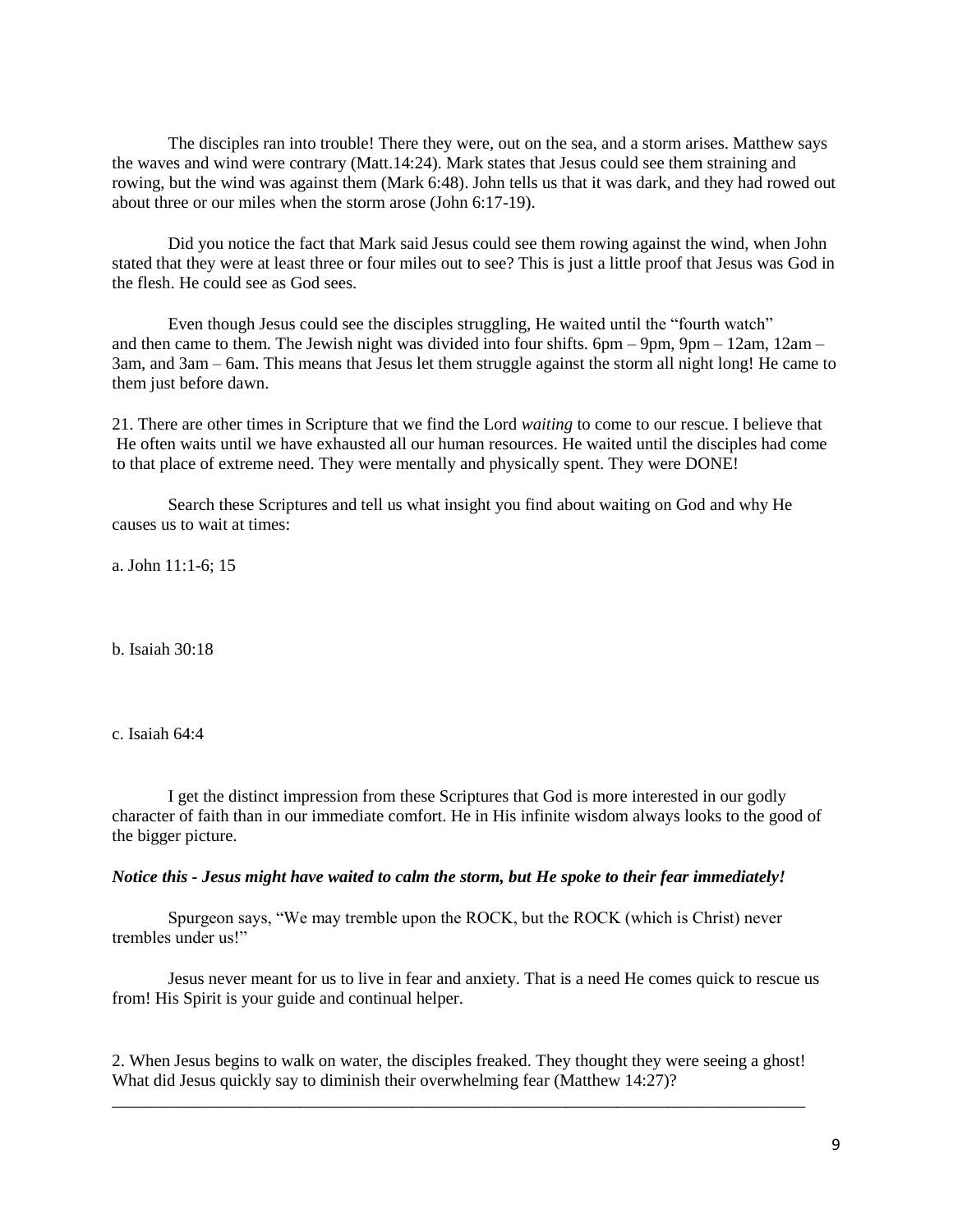They all cried out with fear, but it was *Peter* that wanted to jump out of the boat and go meet Jesus on the water! Oh, Peter! You would do something like that! Such a man of action.

Peter's faith was enough to get him out of the boat, but it wasn't enough to carry him across the water (Matt. 14:30-31). Our faith, like Peter's, is strengthened when we take risks for Christ, and He meets us there and makes our steps of faith succeed. The first steps of success are found when we through faith get out of the boat and place our feet on the water.

3. Isaiah 41:10 says, "So do not fear, for I am with you; do not be dismayed, for I am your God. I will strengthen you and help you; I will uphold you with my righteous right hand."

I should be convinced that if God could gather up the seas with His hands like He did in creation (Gen. 1:9), then He should be perfectly capable of holding up little ol' me, right? Why do we doubt that He can handle us and all those whom we love? \_\_\_\_\_\_\_\_\_\_\_\_\_\_\_\_\_\_\_\_\_\_\_\_\_\_\_\_\_\_\_\_\_\_\_

\_\_\_\_\_\_\_\_\_\_\_\_\_\_\_\_\_\_\_\_\_\_\_\_\_\_\_\_\_\_\_\_\_\_\_\_\_\_\_\_\_\_\_\_\_\_\_\_\_\_\_\_\_\_\_\_\_\_\_\_\_\_\_\_\_\_\_\_\_\_\_\_\_\_\_\_\_\_\_\_\_\_\_\_\_

\_\_\_\_\_\_\_\_\_\_\_\_\_\_\_\_\_\_\_\_\_\_\_\_\_\_\_\_\_\_\_\_\_\_\_\_\_\_\_\_\_\_\_\_\_\_\_\_\_\_\_\_\_\_\_\_\_\_\_\_\_\_\_\_\_\_\_\_\_\_\_\_\_\_\_\_\_\_\_\_\_\_\_\_\_

\_\_\_\_\_\_\_\_\_\_\_\_\_\_\_\_\_\_\_\_\_\_\_\_\_\_\_\_\_\_\_\_\_\_\_\_\_\_\_\_\_\_\_\_\_\_\_\_\_\_\_\_\_\_\_\_\_\_\_\_\_\_\_\_\_\_\_\_\_\_\_\_\_\_\_\_\_\_\_\_\_\_\_\_\_ \_\_\_\_\_\_\_\_\_\_\_\_\_\_\_\_\_\_\_\_\_\_\_\_\_\_\_\_\_\_\_\_\_\_\_\_\_\_\_\_\_\_\_\_\_\_\_\_\_\_\_\_\_\_\_\_\_\_\_\_\_\_\_\_\_\_\_\_\_\_\_\_\_\_\_\_\_\_\_\_\_\_\_\_\_

4. What happened when Jesus and Peter got back into the boat (Matthew 14:32)?

5. What was the reaction of the disciples who stayed in the boat (Matthew 14:33)?

I would have assumed that they already knew that Jesus was the Son of God, but evidently they still had some doubt in their hearts, even after all they had witnessed and been a part of. Mark gives us a clue to why they still harbored doubt in their hearts. 6. Why did they still have doubts ( Mark 6:52)?

\_\_\_\_\_\_\_\_\_\_\_\_\_\_\_\_\_\_\_\_\_\_\_\_\_\_\_\_\_\_\_\_\_\_\_\_\_\_\_\_\_\_\_\_\_\_\_\_\_\_\_\_\_\_\_\_\_\_\_\_\_\_\_\_\_\_\_\_\_\_\_\_\_\_\_\_\_\_\_\_\_\_\_\_\_

Somehow they had missed *the glory* of the previous miracle! They saw it with their own eyes and they were even amazed at it, but when it came to the next crisis, they still doubted Christ. Aren't we just like that? God can do a huge miracle in our lives, He can answer prayer in some amazing ways and then months later, when we enter a new trial, our faith wavers! We believe that this new experience is *the one* that Christ will be unable to conquer! It is the one prayer request with impossible odds. You know, this problem will always be my problem, but miracles are God's specialty. No human heart is too hard that God cannot soften it, no will too obstinate that God cannot break it.

### **Jesus heals many – Matthew 14:34-36**

## **Please read Matthew 14:34-36**

When they cross over the raging sea, Jesus and His disciples come to the land of Gennesaret. As soon as He was recognized there, they brought to Him all who needed healing.

It's interesting that Matthew makes the statement in Matthew 14:36, "and begged Him that they might only a contract the contract of the contract of the contract of the contract of the contract of the contract of the contract of the contract of the contract of the contract of the contract of the contract of the contract o

made perfectly well."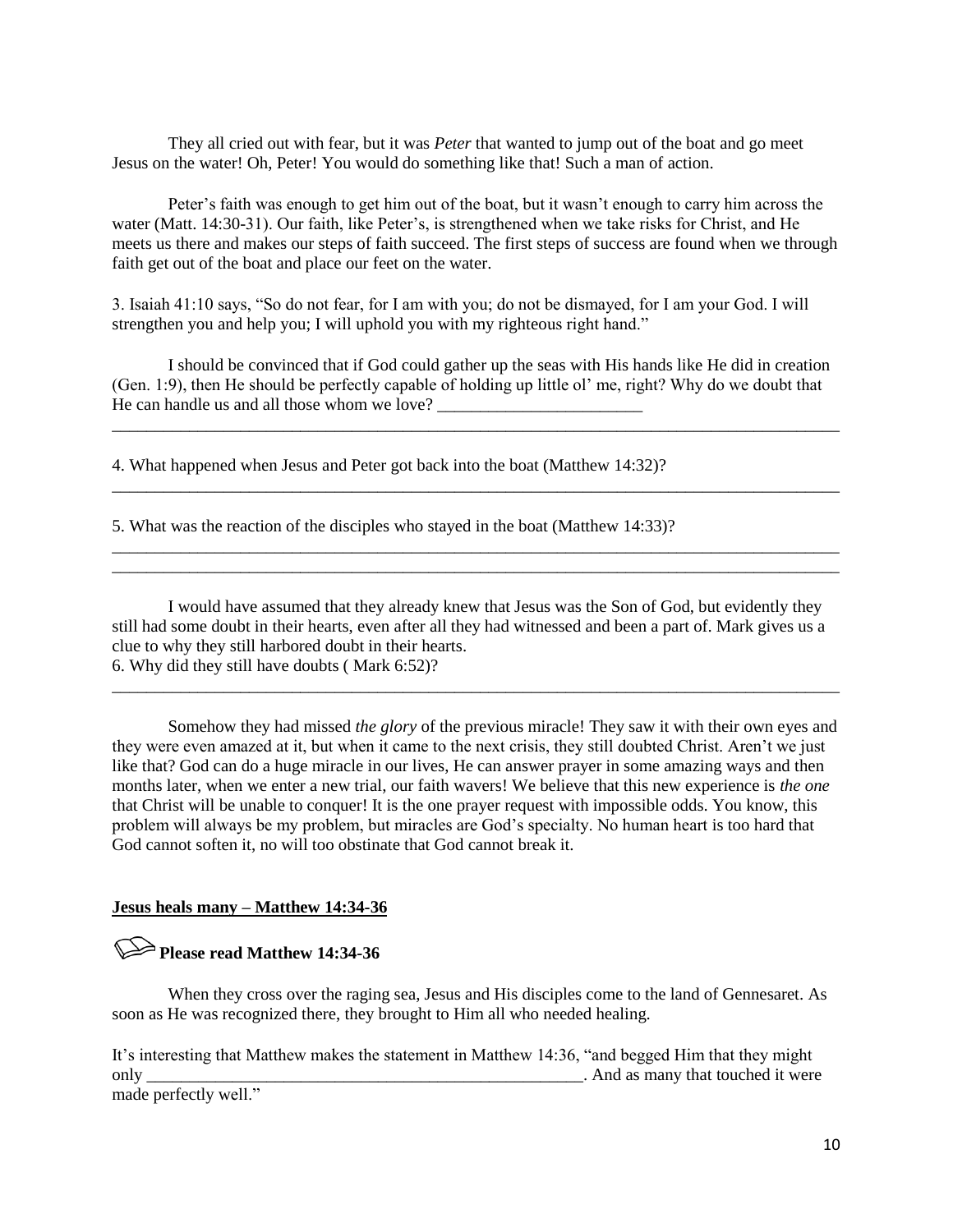Do you think they might have heard the story of Jesus healing the woman with the flow of blood? Remember in Matthew 9:20, the woman believed all she had to do was touch the hem of His garment and she would be made well? I wonder if this miracle preceded Christ to this Gennesaret.

## *"God is committed to protecting His glory, even from a dearly loved powerfully used child." -Beth Moore*

 The disciples had seen so much, done so much, been a part of the Savior's miracles, and had even cast out demons in Jesus' name. They were tools of God's holy, miracle-working power, BUT God still protects His glory. He is holy and will not share His glory with any human.

 Jesus continually revealed Himself to the disciples, and they recognized their lack of faith and their constant need for Him. They became more and more dependent the more they got to know the Savior. This too should be our road. We should become more dependent upon scripture and Jesus Christ the deeper we go with Him. The more you know about the Savior, the more you realize that you need more of Jesus and less of yourself!

## *Wrapping it up and making it personal*

 One of the most evident things about this chapter in Matthew is the compassion of Jesus Christ. He cares so deeply about people.

 I wonder if we have lost some of our compassion for others. I often have to *pray* that the Holy Spirit would give me a love and care for His people. It doesn't always come naturally because selfishness resides at the center of my heart.

 On any given day I could be more concerned about my stuff before your stuff. That's the way of the flesh! In order for me to think like Jesus thought, I have to be filled with the Holy Spirit. I have to pray for a heart like Christ's. When He anoints me with deep concern and passion for others and their needs, I know it is a work of the Lord. When I am able to put others' needs above my own, I know it is a work of the Lord. When I'm dog tired and yet willing to meet the needs of a hurting saint, I know it is the work of the Lord!

 *Work in us, Lord, that we we may have a deeper compassion for the weak, the less fortunate, the lonely, and the ones in emotional pain. Give us the heart of Christ, that will subdue our own need and go to any length to meet the needs of another.*

I will close with a story that elevates this point. Sometimes we just need to place ourselves in the position of the hurting in order to bring about humility, understanding, and compassion.

### **The Grandfather's Table**

 A frail old man went to live with his son David, his wife, and their four-year-old grandson. The old man's hands trembled, his eyesight was bad, and he faltered with every step. The family ate together at the table, but the elderly grandfather's hands and failing sight made eating difficult. Peas rolled off his spoon, and many times most of what he was eating ended up on the floor. The son became irritated with the mess. Therefore, the couple put a small table in the corner. There, Grandfather ate alone while the rest of the family ate at the dining room table. Since the Grandfather had broken a dish or two, his food was